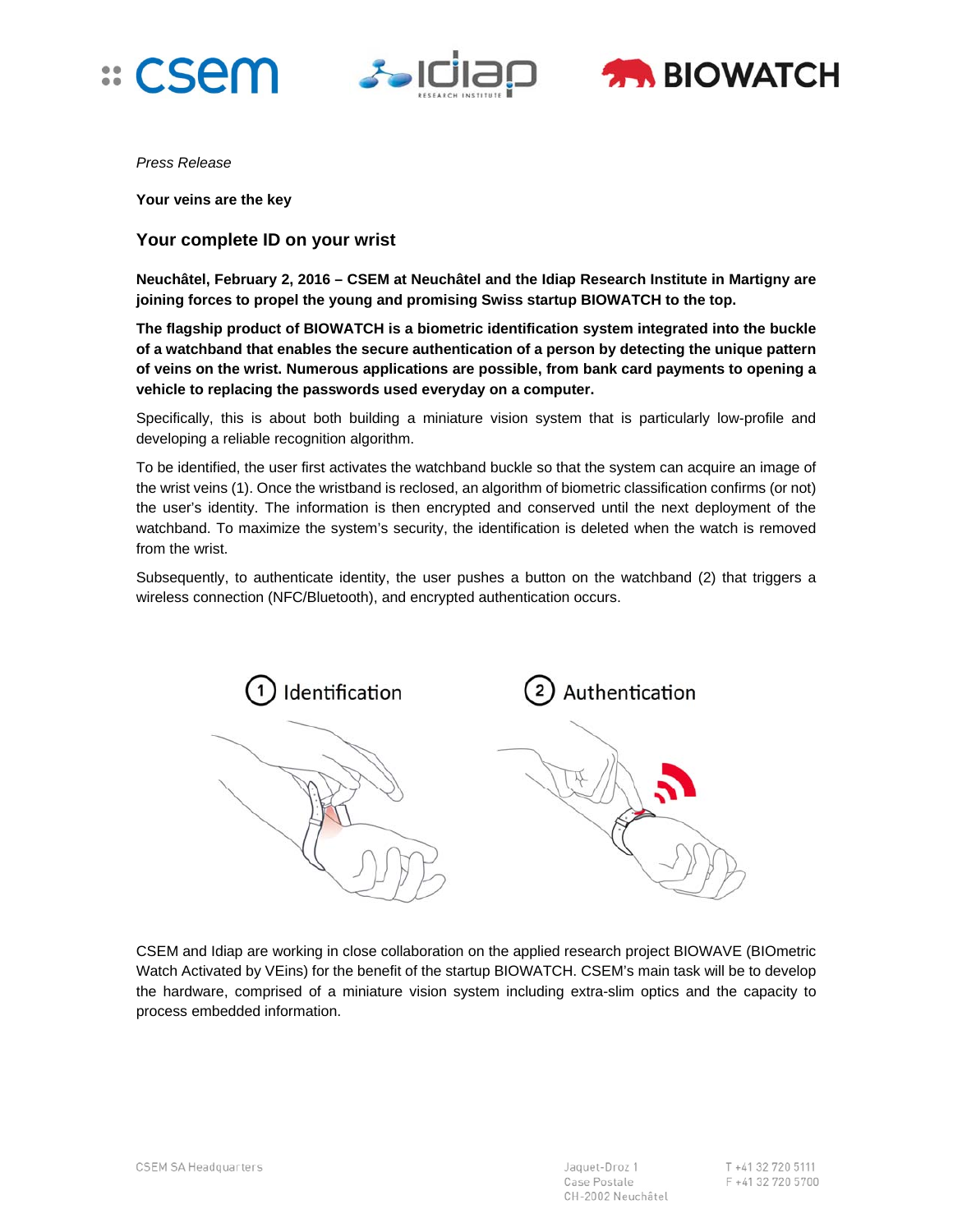





Idiap is putting in place the algorithmic development infrastructure (BEAT platform: Biometrics Evaluation and Testing) and is co-developing the vein recognition algorithm with BIOWATCH. Finally, BIOWATCH will handle encryption and transmission of the authentication as well as the design and packaging of its product.

Powered by a wireless rechargeable battery that lasts a solid week, the system is targeting a recognition rate of 99.9%.

This project, scheduled over 18 months, debuts in February 2016 and is being produced with the financial support of CTI (Commission for Technology and Innovation), the federal agency responsible for the promotion of science-based innovation.

*BIOWAVE watchband buckle* 



## **Further Information**

**CSEM**  Eric Grenet Expert, Vision Embedded Systems Tel. +41 32 720 5609 E-mail: eric.grenet@csem.ch

**Idiap**  Dr. Sebastien Marcel Head of Biometrics group Tel. +41 27 721 7727 E-mail: sebastien.marcel@idiap.ch **BIOWATCH**  Matthias Vanoni CEO Tel. +41 76 240 90 29 E-mail: matthias@biowatch.ch